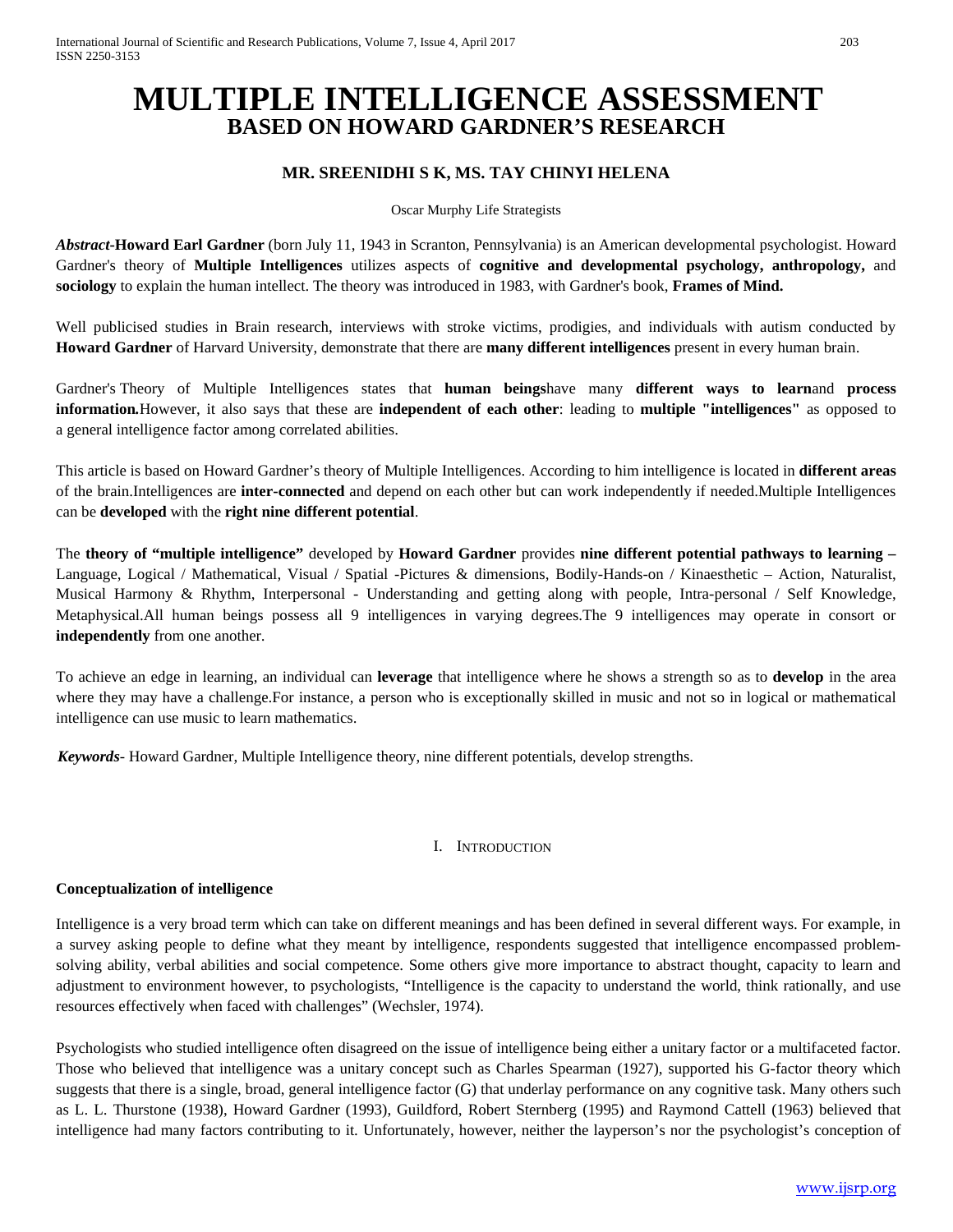intelligence is of much help when it comes to distinguishing, with any degree of precision, more intelligent people from less intelligent ones. To overcome this problem, psychologists who study intelligence have focused much of their attention on the development of intelligence tests and have relied on such tests to identify a person's level of intelligence.

# **History of measuring intelligence**

The first person to suggest that intelligence could be quantified and measured in an objective manner was Sir Francis Galton. He believed that intelligence was inherited and hypothesized that head configuration, was related to brain size and therefore related to intelligence. However, his theories were proved wrong. Alfred Binet was later, the first to develop intelligence tests.

According to him, performance could be used to distinguish more intelligent people from less intelligent ones within a particular age group. On the basis of the Binet test, children were assigned a score relating to their mental age-i.e. the average age of individuals who achieve a particular level of performance on a test. However, this did not allow adequate comparisons among people of different chronological ages.

A solution to this problem came in the form of intelligence quotient, which was the term proposed by William Stern in 1912. This score takes into account an individual's mental and chronological ages. To obtain the score, an examiner divided a student's mental age by his/her chronological age and then multiplied this number by 100. However, it is important to note that Stanford-Binet test is now in its fourth edition where the test consists of a series of items that vary in nature according to the age of the person being tested. It is administered orally and the examiner begins by finding a mental age level at which the person is able to answer all questions correctly, and then moves on to successively more difficult problems. The test will come to an end when a mental age level is reached at which no items can be answered.

An important feature of Stanford-Binet and Wechsler's intelligence tests is that these tests required individualized one on one administration, which is relatively difficult and time consuming to administer and score them on a large scale basis. Thus, today we see a number of IQ tests that allow group administration as well, and are comparatively easier.

## **Theoretical background**

After almost eighty years after intelligence tests had been developed, Howard Gardner, a Harvard Psychologist, challenged the traditional beliefs and conceptualization of intelligence. Operating on the notion that the conventional definition of intelligence was too narrow, he developed the Multiple Intelligence Theory. He defined intelligence as, "the ability to solve problems or to create products that are valued within one or more cultural settings".

Gardner felt that traditional ways of testing may be biased to certain individuals. According to him, human beings have nine different kinds of intelligence that reflect different ways in which people interact with the world. Although each individual has all nine types of intelligence, no two people possess them in the same configuration. The nine types of intelligence that Gardner referred to are Linguistic, Logical/Mathematical, Musical, Bodily-Kinesthetic, Spatial, Interpersonal, Intrapersonal, Naturalistic and Existential.

Gardner wanted to define human potential by going beyond the IQ score. His theory has led to the development of intelligence tests that contain questions for which more than one answer can be correct. This provides an opportunity for the test taker to demonstrate creative thinking. These tests are based on the idea that different types of intelligence can produce different but equally valid answers to the same question.

## **Characteristics of the nine types of intelligence**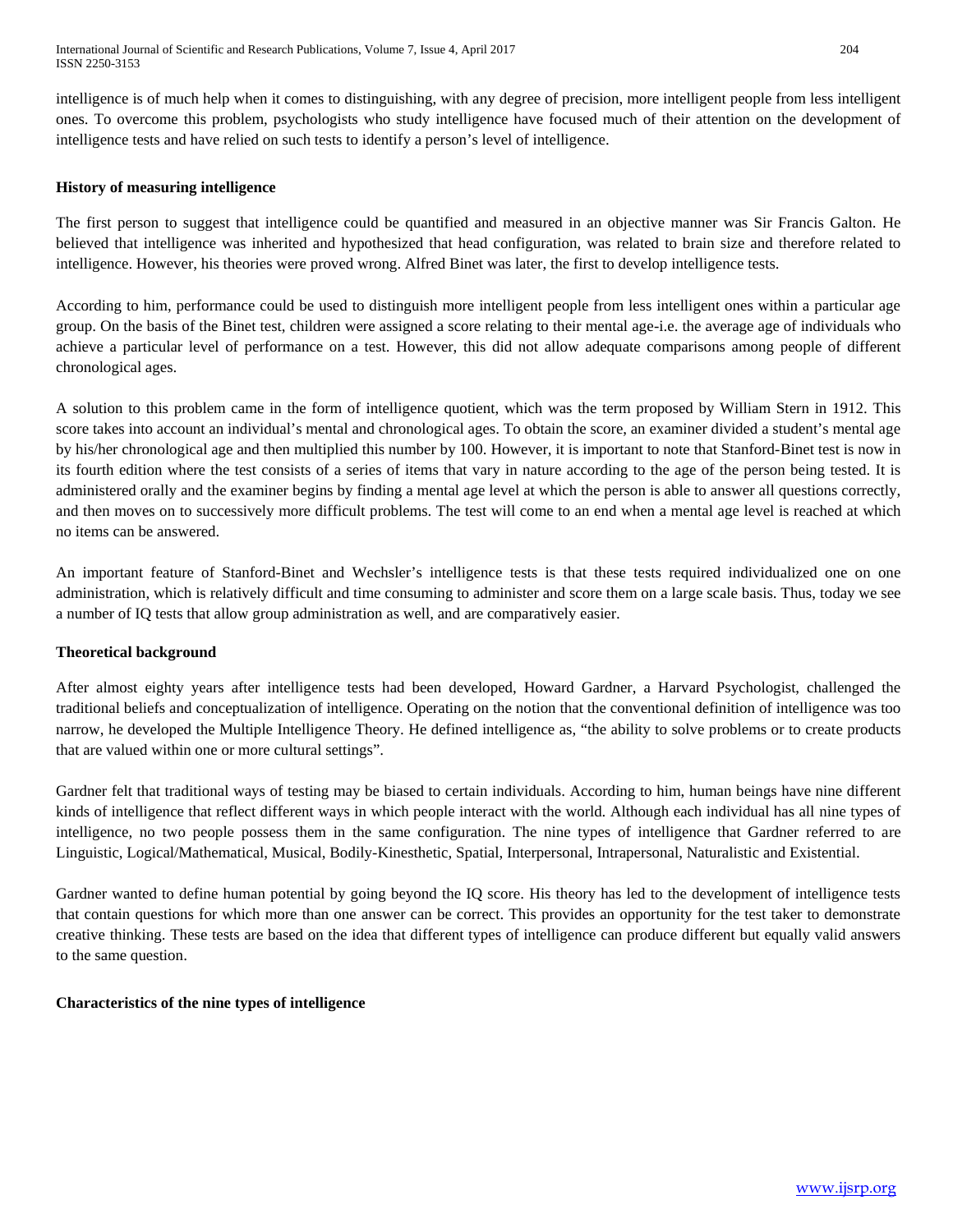

Linguistic: The capacity to use words effectively, whether orally (e.g., as a storyteller, orator, or politician) or in writing (e.g., as a poet, playwright, editor, or journalist). This intelligence includes the ability to manipulate the syntax or structure of language, the phonology or sounds of language, the semantics or meanings of language, and the pragmatic dimensions or practical uses of language. Some of these uses include rhetoric (using language to convince others to take a specific course of action), mnemonics (using language to remember information), explanation (using language to inform), and meta-language (using language to talk about itself).

Logical-mathematical: The capacity to use numbers effectively (e.g., as a mathematician, tax accountant, or statistician) and to reason well (e.g., as a scientist, computer programmer, or logician). This intelligence includes sensitivity to logical patterns and relationships, statements and propositions (if-then, cause-effect), functions, and other related abstractions. The kinds of processes used in the service of logical-mathematical intelligence include categorization, classification, inference, generalization, calculation, and hypothesis testing.

**Spatial:** The ability to perceive the visual-spatial world accurately (e.g., as a hunter, scout, or guide) and to perform transformations upon those perceptions (e.g., as an interior decorator, architect, artist, or inventor). This intelligence involves sensitivity to color, line, shape, form, space, and the relationships that exists between these elements. It includes the capacity to visualize, to graphically represent visual or spatial ideas, and to orient oneself appropriately in a spatial matrix.

**Bodily-kinesthetic:** Expertise in using one's whole body to express ideas and feelings (e.g., as an actor, a mime, an athlete, or a dancer) and facility in using one's hands to produce or transform things (e.g., as a craftsperson, sculptor, mechanic, or surgeon). This intelligence includes specific physical skills such as coordination, balance, dexterity, strength, flexibility, and speed, as well as proprioceptive, tactile, and haptic capacities.

**Musical:** The capacity to perceive (e.g., as a music aficionado), discriminate (e.g., as a music critic), transform (e.g., as a composer), and express (e.g., as a performer) musical forms. This intelligence includes sensitivity to the rhythm, pitch or melody, and timbre or tone color of a musical piece. One can have a figural or "top-down" understanding of music (global, intuitive), a formal or "bottom-up" understanding (analytic, technical), or both.

**Interpersonal:** The ability to perceive and make distinctions in the moods, intentions, motivations, and feelings of other people. This can include sensitivity to facial expressions, voice, and gestures; the capacity for discriminating among many different kinds of interpersonal cues; and the ability to respond effectively to those cues in some pragmatic way (e.g., to influence a group of people to follow a certain line of action).

**Intrapersonal:** Self-knowledge and the ability to act adaptively on the basis of that knowledge. This intelligence includes having an accurate picture of oneself (one's strengths and limitations); awareness of inner moods, intentions, motivations, temperaments, and desires; and the capacity for self-discipline, self-understanding, and self-esteem.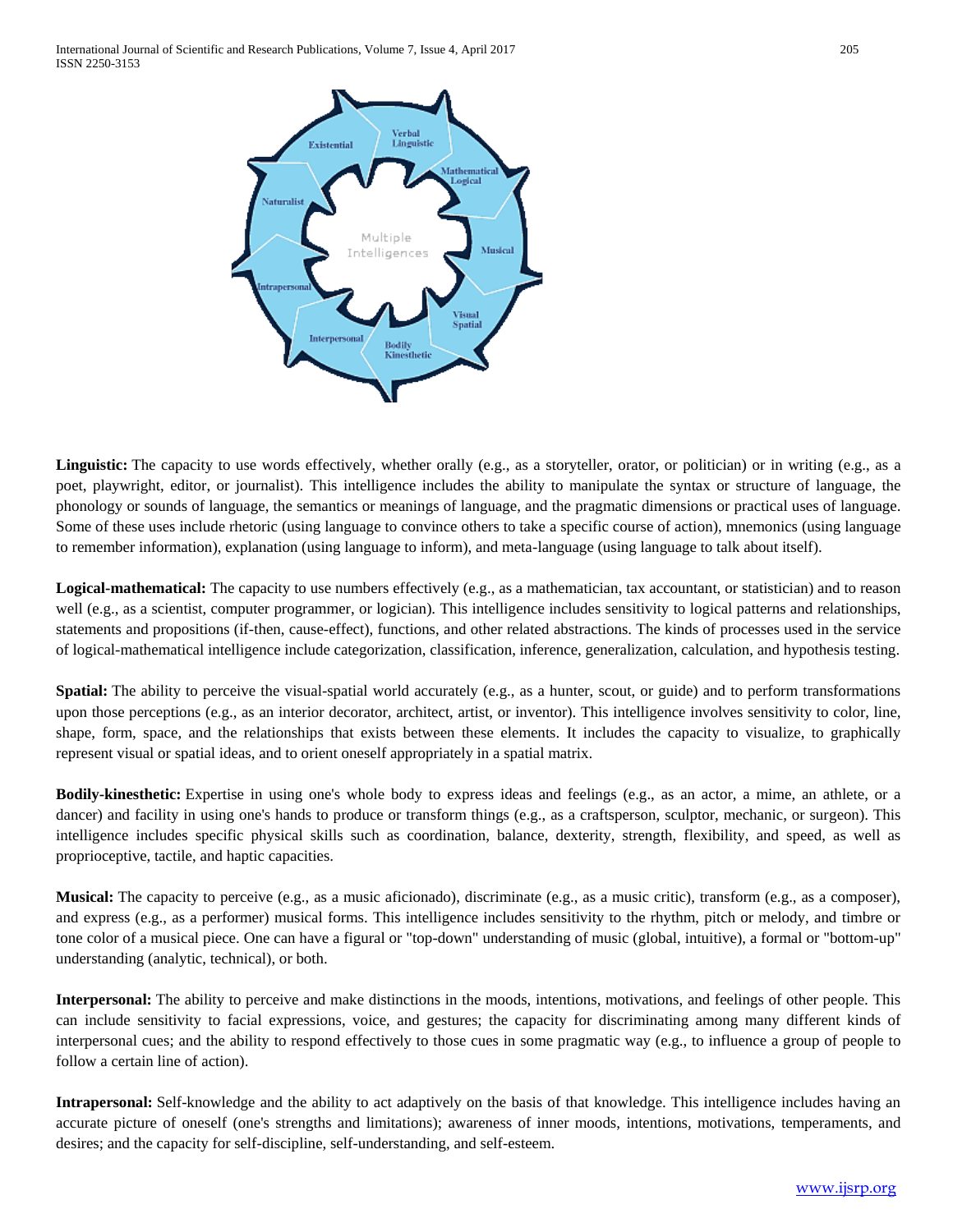**Naturalist:** Expertise in the recognition and classification of the numerous species—the flora and fauna—of an individual's environment. This also includes sensitivity to other natural phenomena (e.g., cloud formations, mountains, etc.) and, in the case of those growing up in an urban environment, the capacity to discriminate among inanimate objects such as cars, sneakers, and CD covers.

**Existential (Metaphysical)**: This type of intelligence is concerned with 'ultimate issues', what Gardner considers to be the capacity to locate oneself with existential features of the human condition such as the significance of life, the meaning of death and the fate of both the physical and psychological worlds.

Each individual possesses all nine types of intelligence, albeit to different degrees. Therefore, they are not mutually exclusive. They are used simultaneously, complementing each other as people develop skills to solve problems.

# II. METHODOLOGY

# **Purpose of the assessment**

The aim of the test is to identify the extent to which each individual possesses all nine types of intelligence. This will provide both awareness and understanding about how they think, behave and respond to their respective environments.

# **Target audience**

The Multiple Intelligence Assessment is applicable and used by individuals from various backgrounds, with children below 8 years of age being an exception.

## **Applicability of the assessment**

The Multiple Intelligence Assessment can be used in schools to assess how well a student can be expected to perform and to determine if special educational programs are necessary. Such intelligence tests can also be used in business, by employers to select job applicants and to predict who would learn new information required for the job or who would make "smart" decisions on the job.

## **Quality of the items**

The quality of the assessment is enhanced as it's an easy to use intelligence assessment with the items catering to a wide range of audiences. The items do not include any racial or gender stereotyped comments, while the interpretation and scoring of the assessment is simple and easily comprehensible. The derived score is reliable, as the assessment is administered under standardized settings and extraneous variables such as instructions and the administrator have a minimal influence on the variation in scores as these are standardized across situations. The assessment also meets requisite practical aspects as it includes the following considerations:

- 1. The items are formulated in simple layman English
- 2. The assessment is legible (can be easily understood)
- 3. The assessment material is durable (does not change across time)

## **Nature of the items**

All the items in the questionnaire belong to the content domain which facilitate in assessing an individual's intelligence. The 54 items are characteristic of the nine types of intelligence being assessed. These items represent the preferences of people which are subsequently linked to the respective type of intelligence. The items are standardized as they are the same for every respondent with respect to the content, form and order.

## **Assessment administrator qualifications**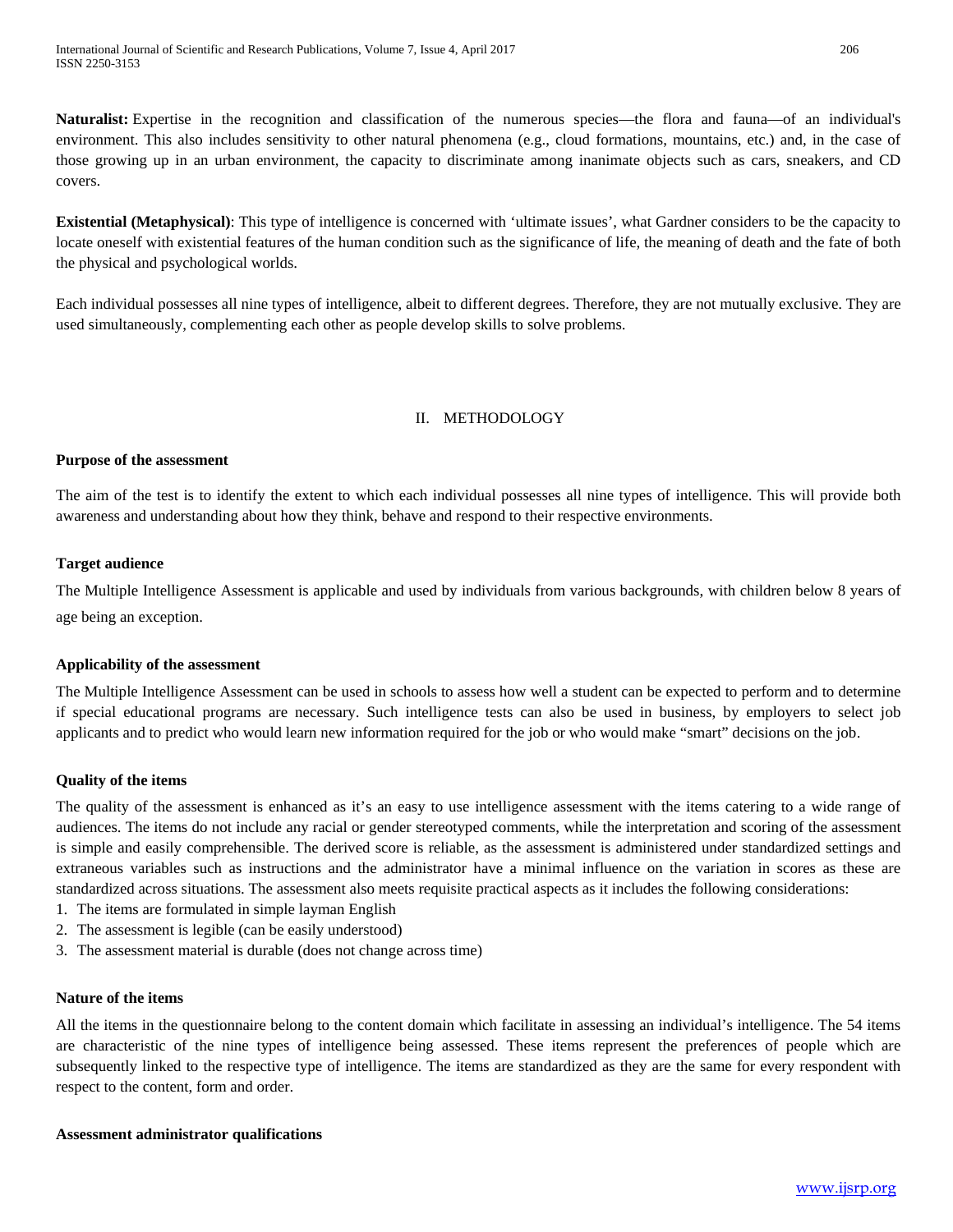The user needs to an average of 2 years work experience in managing people, or a PG in Psychology/Sociology or an MBA.

# **Similarities and differences with similar assessments**

Intelligence tests such as the General Mental ability test rely on language, numbers and abstractions as test items. The General Mental Ability test also assesses an individual's performance on language based problems.

Bhatia's battery of intelligence although a performance test, also measures intelligence by assessing the analytic and synthetic ability of the cognitive mind, the power to grasp relations or abstract reasoning under appropriate circumstances. Whether it is the GMA or Bhatia's battery of intelligence, the result is the same – an IQ score. This score essentially represents the intelligence level of an individual.

The Multiple Intelligence Assessment does not produce an IQ score. It only serves to indicate an individual's strengths/potentials across all nine types of intelligence. By demonstrating the extent to which an individual possesses all nine types of intelligence, direction towards suitable paths can be decided.

# **Instructions for the assessment administrator**

- Make sure the subject is seated comfortably in a well-lit and ventilated room.
- $\triangleright$  Build rapport with the subject, make him feel at ease.
- $\triangleright$  Educate the subject on the confidentiality element of the assessment.
- $\triangleright$  Give instructions of the assessment (as specified below)
- $\triangleright$  Clear doubts if any.
- $\triangleright$  After assessment completion give instructions on the scoring methodology.
- $\triangleright$  Interpret the scores and clear doubts that may arise.

# **Instructions for test takers**

- $\triangleright$  There are 54 items measured on a 4-point Likert scale that represent 9 different intelligence domains.
- > There is no right, ideal or wrong response for any of the items.
- $\triangleright$  Please choose which alternative is most applicable to you
	- o Very often
	- o Often
	- o Sometimes
	- o Rarely

 $\triangleright$  Mark your answer with a check  $\square$ ) in the appropriate box that is either Very often, Often, Sometimes or Rarely. If you make a mistake, cross it out and check another box.

# **Sample item:**

1. I am able to use spoken or written words to influence or persuade others.

| Very often | Often | Sometimes | Rarely |
|------------|-------|-----------|--------|
|            |       |           |        |

- $\triangleright$  Kindly be as honest as possible and do not guess or look for a response that may seem right as there is no right or wrong response.
- $\triangleright$  Do not leave any items unanswered.
- $\triangleright$  Do not take too much time or ponder over an item, answer as quickly as you can.
- There are no time limits observed but the assessment takes 15-20 minutes for completion.
- $\triangleright$  The results of the assessment will be kept confidential and may be used for research/ career development purposes only.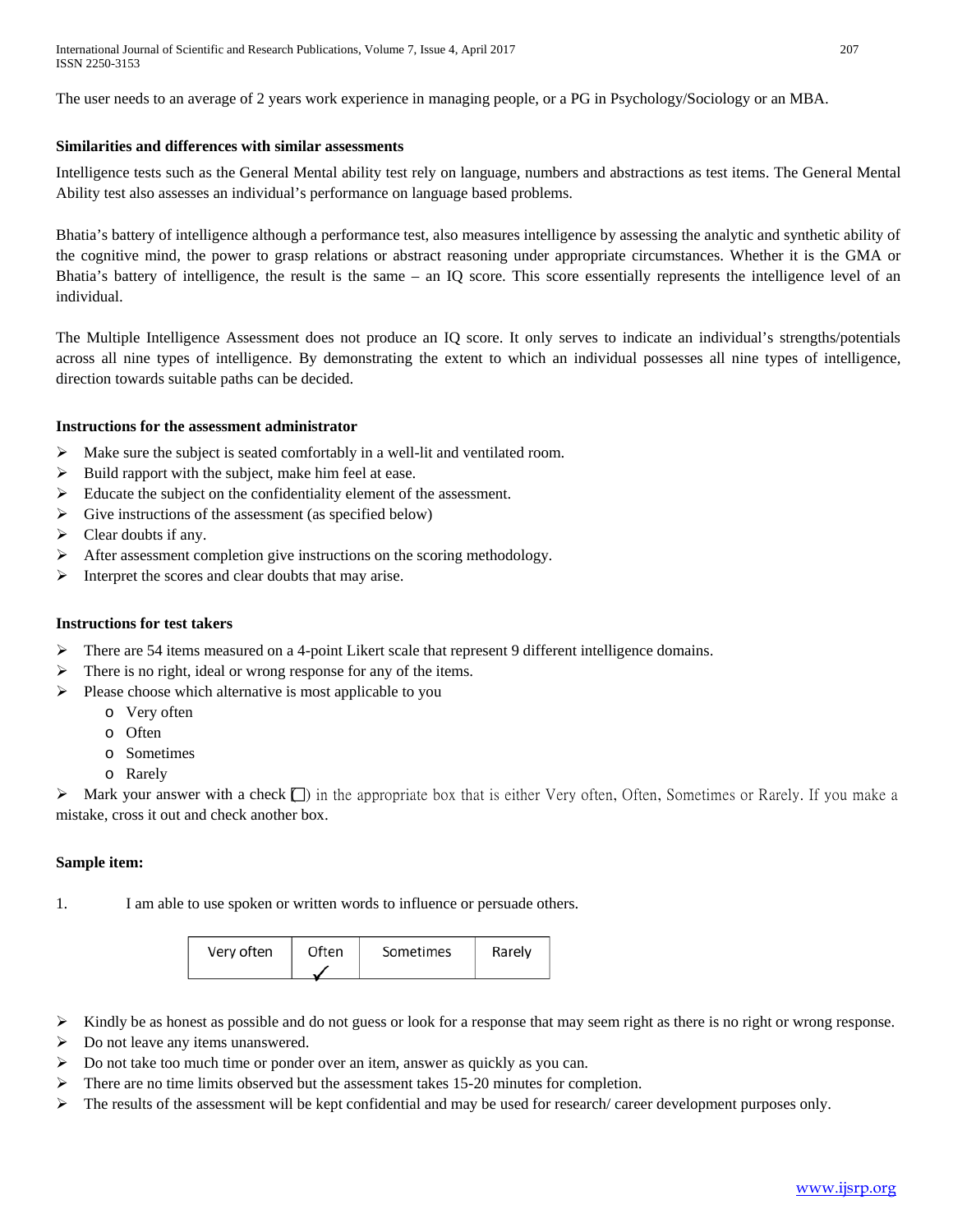#### III. FINDINGS AND ANALYSIS

#### **Scoring of the assessment**

(for paper-pencil formats only, as the online scores are auto-generated)

Each statement corresponds to one of the nine types of intelligence. There are six items per domain of intelligence.

**Step 1:** Add up the scores for all six items across the 9 domains

**Step 2:** The minimum and maximum scores that can be obtained for each type are 6 and 24, respectively.

## **Sample report**



- 1. **Kinesthetic Intelligence –** The subject has lot of energy and tend to be quite expressive. He/She may enjoy sports and activities that provide opportunity for lots of interactivity. Thus, he/she has developed good motor skills and hand-eye coordination.
- 2. **Interpersonal Intelligence –**The subject's strength lies in interacting with people and expressing his/her thoughts and feelings in an open manner. He/She comes across as a friendly and approachable person who enjoys mixing with friends. He/She would use his/her charm and ability to persuade others to wield influence and win acceptance.
- 3. **Linguistic Intelligence –**The subject has the ability to understand and make use of words and languages to express his/her views and ideas. He/She is likely to have a reasonably well developed vocabulary, and communicate well. He/She may also be able to address large audiences and share his/her thoughts with them, especially when he/she is comfortable with the topic.
- 4. **Logical Intelligence –**The subject has the ability to think conceptually and is able to see patterns and connections. He/She probably likes to conduct experiments, solve puzzles and interesting problems. He/She has the ability to understand cause and effect relationship, looking to identify the source of the problem. All the same, he/she may not have an affinity for scientific and logical reasoning.
- 5. **Visual Intelligence -** With the ability to represent the spatial world internally in his/her mind, he/she is able to imagine things conceptually and abstractly. Thus, he/she has the potential to think in terms of pictures and images. He/She is also likely to be aware of objects, shapes, colors, etc. in the environment around them.
- 6. **Intra-personal Intelligence –** The Subject's score on intrapersonal intelligence suggest that he/she is likely to enjoy having his/her own space and take time to introspect. He/She may be aware of his/her own strengths and limitations. This selfawareness, may strengthen his/her ability to pursue goals.
- 7. **Rhythmic intelligence –** The subject may enjoy listening to music and be appreciative of the same. Although he/she may be sensitive to sounds around them, he/she may not have actively engaged his/her rhythmic abilities. Hence, may not be inclined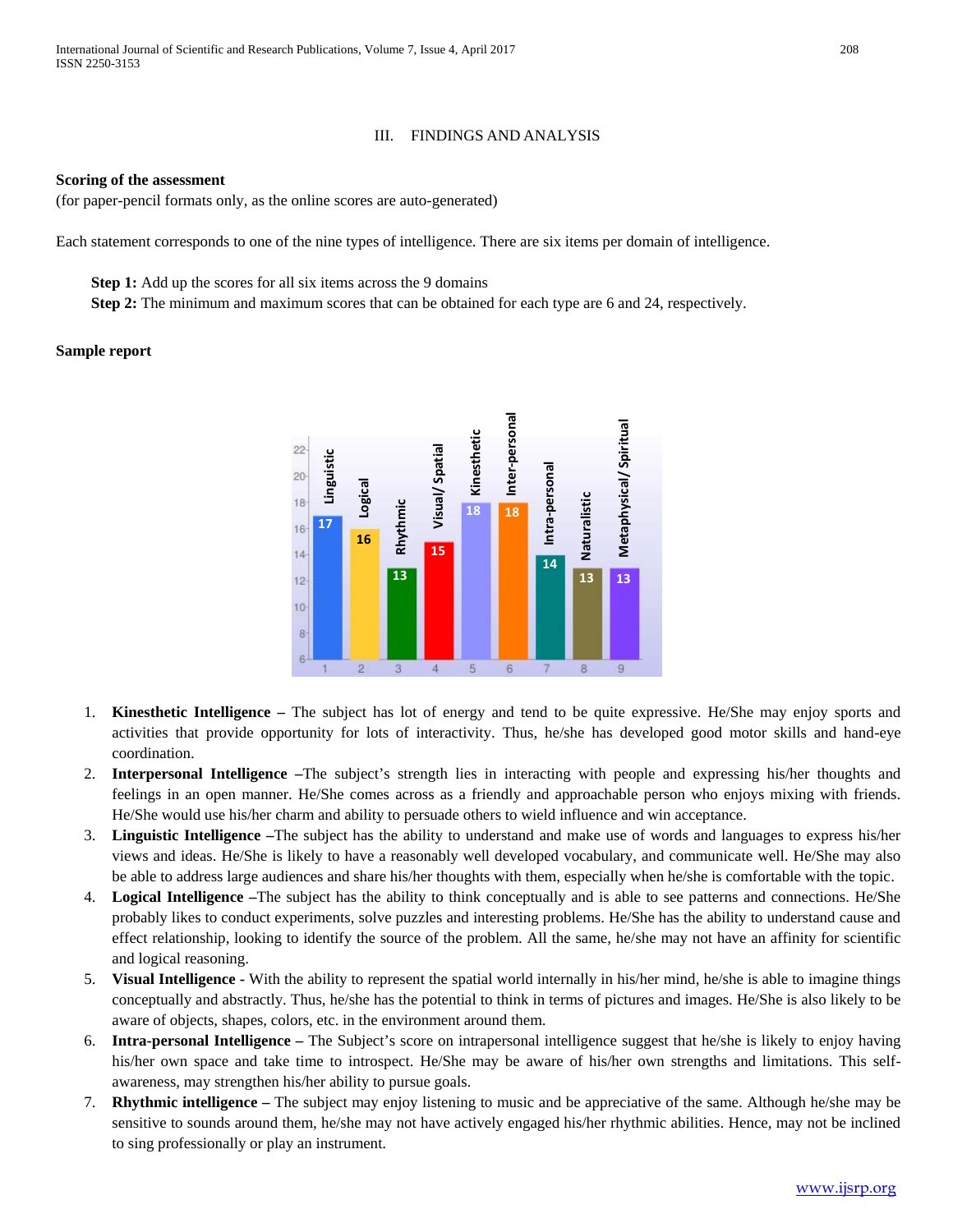- 8. **Naturalistic Intelligence –**While subject may have a basic understanding of flora and fauna, he/she is not very excited or fond of exploring "nature". He/She may not show interest in learning about different species of plants / animals or gardening. He/She may only explore outdoor/natural surroundings when accompanied by friends.
- 9. **Metaphysical Intelligence –**The subject comes across as a broad-minded person who is open to new and novel ways of working. He/She likes to contemplate about abstract topics like, the meaning of life, death, etc. Being curious he/she tends to ask a lot of questions about these abstract topics. He/She may enjoy taking part in religious activities when he/she finds them to be meaningful.

# **Norms**

Norms are standard models or patterns regarded as being typical. A norm of one type or the other is a basic requirement of all tests. A norm-referenced test / NRT is a type of test, assessment, or evaluation which yields an estimate of the position of the tested individual in a predefined population, with respect to the trait being measured. This estimate is derived from the analysis of test scores and possibly other relevant data from a sample drawn from the population. The test was administered on a sample of 1247 students, aged between 13-19 years from both public and private schools across different cities in India and Singapore. The items of the assessment were subjected to quantitative analysis using WINSTEPS (based on Rasch's model) to assess the suitability of items and the differential functions based on gender, race and field of study during the academic year 2010.

# **Reliability & Validity**

Establishing reliability, validity and norms of an instrument is extremely essential for any psychometric instrument as it ensures that the results are consistent with the person's true behaviour. Therefore, the data collected through research enables one to establish sound psychometric properties of assessments, irrespective of the construct they are designed to measure.

# **Data analysis – Stage 1**

Data are analyzed using Rasch model with the application of WINSTEPS to test the validity and reliability of the instrument. The Rasch model also takes into account the ability of the candidate or the respondent who answered questionnaires, tests or instruments as well as the difficulty of each test item or items (Rasch, 1980). Smith (1992) suggests using item fit statistics to evaluate the extent to which items are tapped into the same construct and places test-takers in the same order to assess the items' technical quality empirically in the Rasch analysis. He argues that test-takers should be ranked consistently by items measuring the same construct. Otherwise, the misfit items (items that measure a different construct compared to other items in the test) should be revised or eliminated.

Table 1 shows the criteria used as benchmarks for determining the validity of the instrument. According to Wright and Stone (1979), the conditions to produce a useful measurement are:

- 1. use of valid items in the measurement process to determine the construct measurement,
- 2. definition of concepts and constructs are clear and consistent with the supporting theory,
- 3. testing item on appropriate individuals provides results that are consistent with the purpose of measurement, and
- 4. the application of valid response patterns. Without a valid response pattern, the individuals cannot be defined precisely.

| <b>Criteria</b>    | <b>Statistical Information</b> | <b>Results</b>                                 |
|--------------------|--------------------------------|------------------------------------------------|
| Item Validity      | a. Item Polarity               | PTMEA CORR > 0 (positive value)                |
| Item 63            | b. Item Fit                    | Total mean square in-fit and out-fit           |
| Item Misfit = $09$ |                                | of $0.6 - 1.4$                                 |
|                    | c. Separation (SE)             | All items show • 2.0                           |
| Reliability        | d. Person reliability          | Value close to 0.8 value (0.62 $< x$<br>< 0.78 |
| Reliability        | e. Item reliability            | Value $> 0.8$                                  |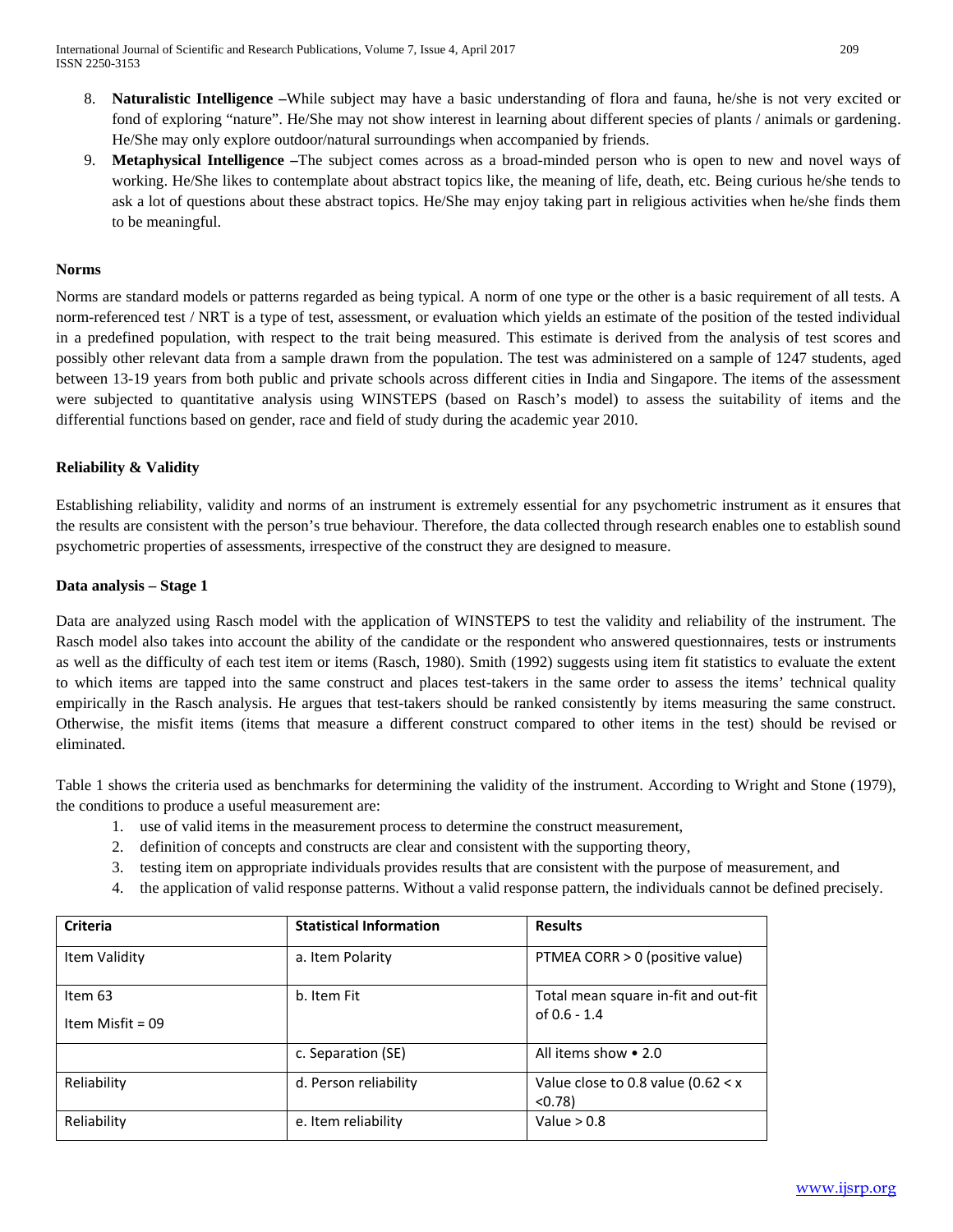## **Reliability**

Reliability refers to the consistency of a test, or the degree to which the test produces approximately the same results over time under similar conditions. Ultimately, reliability can be seen as a measure of a test's precision. The reliability of the respondents indicates that the interpretation is equivalent to that of Cronbach's alpha or KR-20 (Wright and Masters, 1982). The respondent's reliability index of 0.98 is a good value (Pallant, 2001) for the expected consistency on the log-it scale for the answers on different sets of items that measure the same construct (Wright and Masters, 1982). Linacre (2007) stated that the reliability of respondents of • 0.8 and respondents' separation index of • 2.0 as good indices. The statistics generated by Rasch analysis estimate the degree of items suitability that measure latent variables, assuring the item-fit of the instrument are within an acceptable range. There are 09 items removed because the mean square in-fit and out-fit radius are outside the range of 0.6 to1.4 as proposed by Bond and Fox (2007).

# **Validity**

Validity refers to the degree to which a test measures what it claims to measure. A test is valid to the extent that inferences made from it are appropriate, meaningful and useful. The statistics generated by Rasch analysis estimate the degree of items suitability that measure latent variables, assuring the item-fit of the instrument are within an acceptable range. There are 09 items removed because the mean square in-fit and out-fit radius are outside the range of 0.6 to1.4 as proposed by Bond and Fox (2007).

Structural Equation Modeling was used to assess the quality of the instrument while Confirmatory Factor Analysis was used to assess construct validity of the items. The CFA shows that all 54 constructs of the online instrument fits the empirical data based on the Comparative Fit Index (CFI) of 0.9, and the Tucker Lewis Index (TLI) of 0.9. The results of the analysis indicate that the instrument is deemed acceptable according to Arbuckle and Wothke (1999).

The Multiple Intelligences Psychometric Assessment is made of 54 perception items of four-point Likert scale that represent nine different intelligence domains. It uses a quantitative methodology that involves the collection of data using both a paper and pencil as well as an online questionnaire. The benefits of the On-line assessment are rater-free automated scoring, quick feedback, and easy accessibility. Benefits associated with educational assessment include the ability to process detailed data and the potential to build tasks that assess skills that cannot be easily done by other means of assessment (Zoanetti, 2010). The remarkable advantage of internet is the effortless access to information that has led to a new, fast and handy range of tools and capabilities for innumerable fields of activity (Boboila&Boboila, 2007). The instrument is administered on a large sample of 1247 students aged 13 to 19 by random sampling across private and public schools in different cities of India and Singapore. Items are quantitatively analyzed using WINSTEPS that is based on the Rasch model to assess the suitability of items and the differential functions based on gender, race and field of study during the academic year 2010.

## **Data analysis - Stage 2**

To ensure accuracy and consistency of this finding, we conducted yet another study using the same instrument and data, applying the Structural Equation Modelling (SEM) using AMOS. Items that have been tested on the validity and reliability form a model representing each construct. SEM is an approach to measure the quality of instruments whilst Confirmatory Factor Analysis (CFA) is an approach to measure the validity of construct items. The application of SEM over CFA helps to assess the validity of the main structural factors. A measurement model that is assessed by CFA would link factors in a model (Kline, 2005). Modification indices provided by AMOS suggests that improvement in model fit could be made by allowing several measurement errors to correlate (Byrne, 2001; Joreskog, 1993).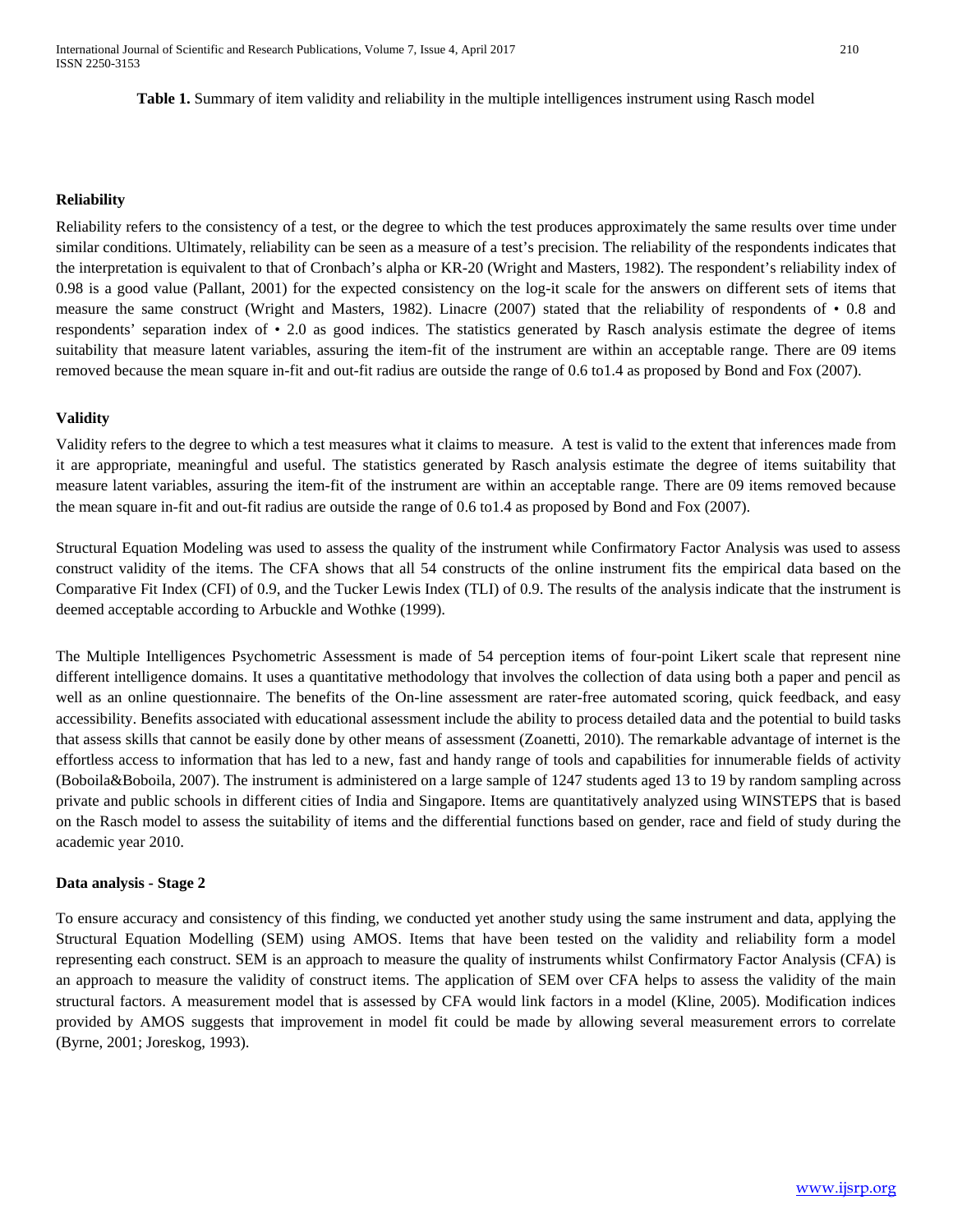The following shows the suitability index for both hypothesized and revised model for every nine constructs that have gone through the CFA application. The constructs are:

- 1. Logical-mathematical intelligence (LoM),
- 2. Verbal-linguistic intelligence (VeL),
- 3. Visual-spatial intelligence (ViR),
- 4. Musical intelligence (MuZ),
- 5. Bodily-kinaesthetic intelligence (KiB),
- 6. Interpersonal intelligence (InE),
- 7. Intrapersonal intelligence (InA),
- 8. Naturalistic intelligence (NaR), and
- 9. Spiritual intelligence (KeR).

# **Hypothesized Model:**

| LoM        | .74 & 55     |
|------------|--------------|
| VeL        | $.43 \& .18$ |
| <b>ViR</b> | .73 & 53     |
| MuZ.       | $.44 \& .20$ |
| KiB        | .61 & 0.37   |
| InE        | .69 & 48     |
| In A       | .56 & .33    |
| <b>NaR</b> | .53 & 28     |
| KeR        | .51 & .26    |
|            |              |

Chi Square/df – 3.085, P-000, RMSEA - .106, CFI – 875, TLI - 833

# **Revised Model:**

| LoM        | .74 & 55     |
|------------|--------------|
| VeL        | .44 & .20    |
| <b>ViR</b> | .73 & .53    |
| MuZ.       | $.44 \& 15$  |
| KiB        | .62 & 38     |
| InE.       | $.71 \& .50$ |
| In A       | .57 & 0.33   |
| NaR        | .53 & 28     |
| KeR        | .47 & .22    |

Chi Square/df – 1.415, P-078, RMSEA - .048, CFI – 976, TLI - 967

The overall results of analysis proof shows an overall fit and are deemed acceptable according to Arbuckle and Wothke (1999). The CFA shows that all 54 constructs of the online instrument fits the empirical data based on the Comparative Fit Index (CFI) of  $\cdot$  0.9, and the Tucker Lewis Index (TLI) of • 0.9. Meanwhile, the Root Mean Square Error of Approximation (RMSEA) of 0.08 is at an acceptable index, and the Chi-Square value of  $\langle 2.0 \text{ or } \langle 3.0 \text{ indicates an acceptable fit between the model and the data. Result of the$ study shows that the good psychometric properties can be used to obtain the multiple intelligences profiles of teenage students.

The validity and reliability of each item in the instrument are essential. Data is also important and the accuracy of data entry needs to be ensured as it contributes to the validity and reliability of the results.

When the validity and reliability of the instrument is proven high, it can be construed that the instrument is valid and reliable. Although the pen-and-paper version had been tested on the validity and reliability by previously, the instrument is yet retested since inferences obtained earlier were only suitable for a certain purpose and sample especially when the analysis were done using the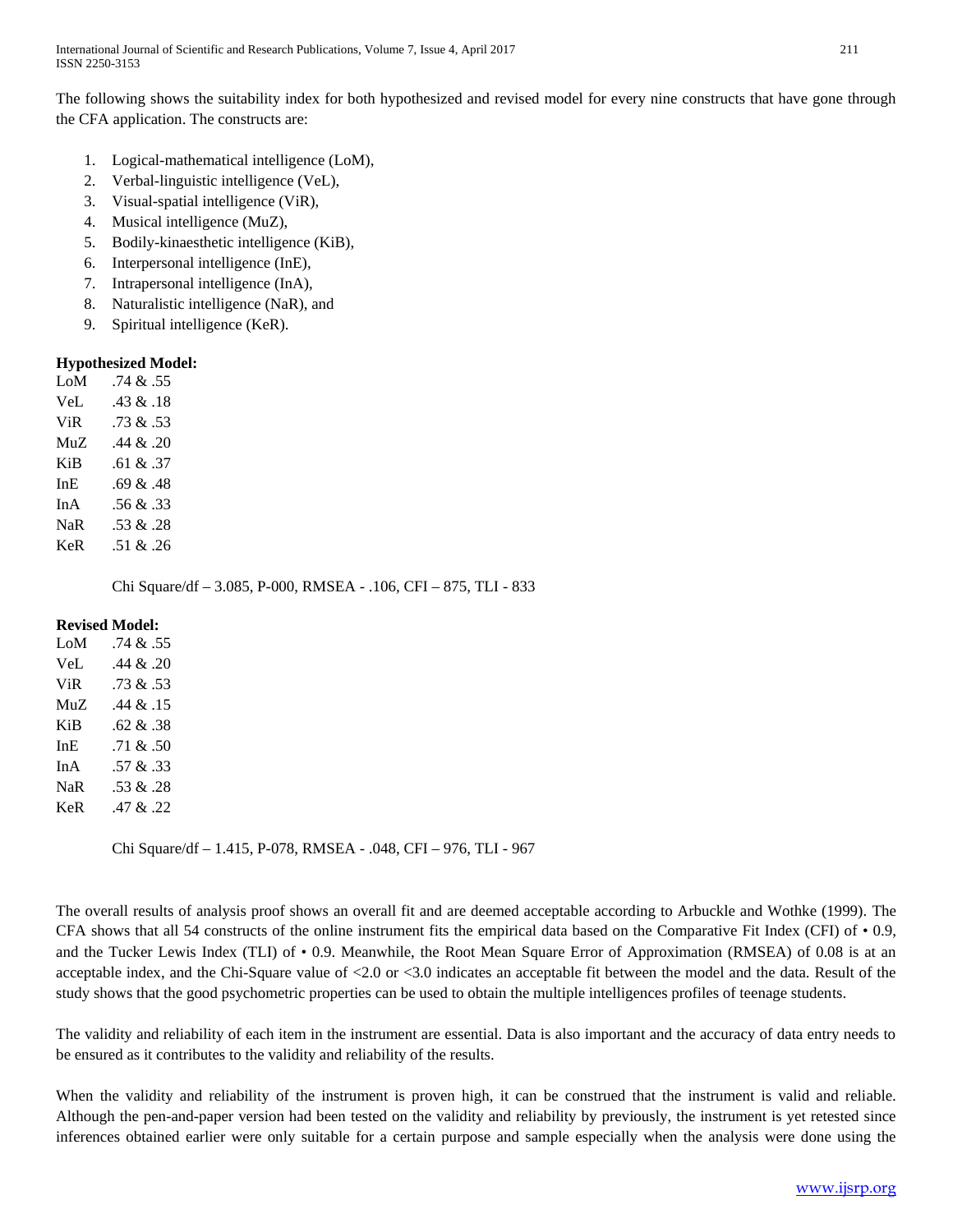classical test theory (CTT). The item response theory (IRT) with the application of the Rasch model using WINSTEPS should indicate high item reliability index and person reliability index.

The second analysis using the SEM approach is in line with Stapleton (1997) who explained that the CFA method is suitable for testing a model developed based on theories, where the researcher starts with a hypothesized model before the analysis is conducted. The hypothesized model determines which indicator or variable are associated with latent variables. A set of measurements are done to assess the goodness of fit. The Multiple Intelligence assessment indicates that the items contribute to the measurement of each construct, while all the nine constructs show high construct validity. Thus the structure of nine constructs containing 54 items produce a valid measurement model and is deemed effective in assessing the level of multiple intelligences.

The findings of an assessment will inform the relevant parties in an educational institution on the possibilities of implementing interventions that can enhance students' competencies and skills described by the multiple intelligences. Students should also be made aware of their performance and tendencies, and the opportunity to improve themselves to a level of excellence before they embark on future undertakings.

# IV. CONCLUSION

# **Benefits of the assessment:**

- The assessment helps individuals realize their unique talents and boosts confidence.
- It can be used to enhance the academic performance of students.
- The assessment scores serve as a foundation for examining suitable careers for people.
- It enables employees to ascertain their strengths and weaknesses, thereby, highlighting areas of improvement.
- Training, development, mentoring and educational inputs discover the sort of instruction and teacher or mentor a person is likely to benefit most from, what activities he/she will best respond to.
- Selection and placement helps in evaluating an individual's suitability to positions, organizations and work environments.
- Helps create competent teams with balanced talent mix for efficient completion of specific assignments.

## V. REFERENCES

Arbuckle, J.L &Wothke,W. ( 1999 ). Amos user's guide version 4.0, Chicago, IL: Small

Bond, T. & Fox, C. (2007). Applying the Rasch model: Fundamental measurement in the human sciences (2nd). Mahwah, NJ: LEA.

Cattell, R. B. &Scheier, I. H. (1963). *Handbook for the IPAT Anxiety Scale Questionnaire.* Champaign IL: Institute for Personality and Ability Testing

Copenhagen: nielsen&Lydiche. Reprinted 1980 by MeSA Press, Chicago. Spearman, C E (1927). *The Abilities of Man: Their Nature and Measurement*. London: Macmillan.

Feldman, S.R. (2004) "Understanding Psychology" (6<sup>th</sup>ed.). New Delhi: Tata McGraw Hill Publishing Company Ltd.

Gardner, H. (1993). Frames of mind: a theory of multiple intelligences. New York: Basic Books.

Gardner, H. (2006). The development and education of the mind: the selected works of Howard Gardner (pp.50). New York: Routledge.

Linacre, J. M. (2007). From Microscale to Winsteps: 20 years of Rasch Software development. Rasch Measurement Transactions, 17(4), 958.

Pallant, J. (2001). SPSS survival manual: a step by step guide to data analysis using SPSS for windows. (Ver.10). Illinois: Allen & Unwin

Rasch, G. (1980). Probabilistic Models for Some Intelligence and Attainment Tests.

Smith, R.M. Sternberg, R. J., &Lubart, T. I. (1992). Defying the crowd: Cultivating creativity in a culture of conformity. New York: Free Press. Thurstone, L.L. (1938). Primary mental abilities. Psychometric Monographs (no. 1)

Wechsler, D. (1974). Manual for the Wechsler Intelligence Scale for Children—Revised. New York: Psychological Corporation

Wright, B.D. & Masters, G.N. (1982). Rating scale analysis. Rasch measurement. Chicago: Mesa Press

Wright, B.D. & Stone, M.H. (1979). Best test design. Chicago: MESA Press.